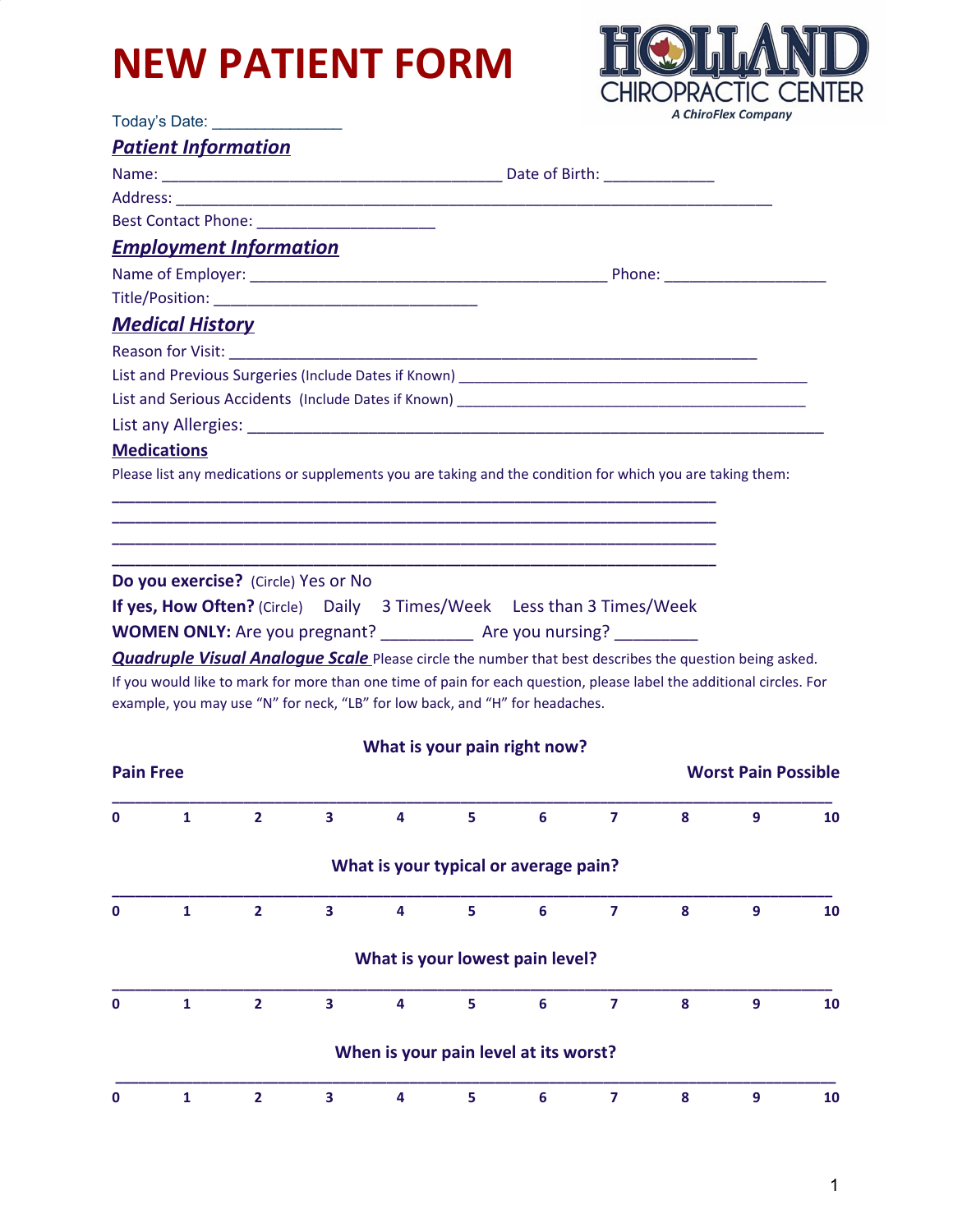## **NEW PATIENT FORM**

*Describe your pain/problem*



#### *Circle your pain level for each of the following areas Please Mark Areas of Pain*

\_\_\_\_\_\_\_\_\_\_\_\_\_\_\_\_\_\_\_\_\_\_\_\_\_\_\_\_\_\_\_\_\_\_\_\_\_\_\_\_\_\_ \_\_\_\_\_\_\_\_\_\_\_\_\_\_\_\_\_\_\_\_\_\_\_\_\_\_\_\_\_\_\_\_\_\_\_\_\_\_\_\_\_\_

\_\_\_\_\_\_\_\_\_\_\_\_\_\_\_\_\_\_\_\_\_\_\_\_\_\_\_\_\_\_\_\_\_\_\_\_\_\_\_\_\_\_\_\_\_\_\_\_\_

("0" = No Pain; "10" - Extreme Pain)

**Neck:** 0 1 2 3 4 5 6 7 8 9 10 **Mid-Back:** 0 1 2 3 4 5 6 7 8 9 10 **Low-Back:** 0 1 2 3 4 5 6 7 8 9 10 **Other:** 0 1 2 3 4 5 6 7 8 9 10 Explain:

*What Caused this Pain/Problem?*



*When did this pain/problem start?*

| How would you describe the pain/discomfort? (Circle all that apply) |             |  |                                                                                                                                                                                                                                |                |  |
|---------------------------------------------------------------------|-------------|--|--------------------------------------------------------------------------------------------------------------------------------------------------------------------------------------------------------------------------------|----------------|--|
| <b>ACHE</b><br><b>SHARP</b>                                         | <b>DULL</b> |  | THROBBING TIGHT NUMB SHOOTING                                                                                                                                                                                                  | <b>BURNING</b> |  |
| <b>What relieves your pain/discomfort?</b>                          |             |  |                                                                                                                                                                                                                                |                |  |
|                                                                     |             |  | STRETCHING REST CHIROPRACTIC SITTING EXERCISE MEDICATION HEAT ICE NOTHING                                                                                                                                                      |                |  |
| <b>What aggravates your pain/discomfort?</b>                        |             |  |                                                                                                                                                                                                                                |                |  |
|                                                                     |             |  | DRIVING HOUSEWORK LIFTING SITTING TO STANDING RANGE OF MOTION STANDING TO                                                                                                                                                      |                |  |
| <b>SITTING</b>                                                      |             |  |                                                                                                                                                                                                                                |                |  |
| Have you experienced any of the following since your last visit?    |             |  |                                                                                                                                                                                                                                |                |  |
| <b>Surgeries?</b>                                                   |             |  |                                                                                                                                                                                                                                |                |  |
|                                                                     |             |  |                                                                                                                                                                                                                                |                |  |
| <b>Hospitalizations?</b>                                            |             |  |                                                                                                                                                                                                                                |                |  |
|                                                                     |             |  |                                                                                                                                                                                                                                |                |  |
| <b>Accidents?</b>                                                   |             |  |                                                                                                                                                                                                                                |                |  |
|                                                                     |             |  |                                                                                                                                                                                                                                |                |  |
| Injuries?                                                           |             |  |                                                                                                                                                                                                                                |                |  |
|                                                                     |             |  | Yes or No If yes, Explain entertainment and the state of the state of the state of the state of the state of the state of the state of the state of the state of the state of the state of the state of the state of the state |                |  |
| <b>Other treatments?</b>                                            |             |  |                                                                                                                                                                                                                                |                |  |
|                                                                     |             |  | Yes or No If yes, Explain entries and the contract of the state of the state of the state of the state of the state of the state of the state of the state of the state of the state of the state of the state of the state of |                |  |
|                                                                     |             |  |                                                                                                                                                                                                                                |                |  |
|                                                                     |             |  |                                                                                                                                                                                                                                |                |  |
|                                                                     |             |  |                                                                                                                                                                                                                                |                |  |

\_\_\_\_\_\_\_\_\_\_\_\_\_\_\_\_\_\_\_\_\_\_\_\_\_\_\_\_\_\_\_\_\_\_\_\_\_\_\_\_\_\_\_\_\_\_\_\_\_\_\_\_\_\_\_\_\_\_\_\_\_\_\_\_\_\_\_\_\_\_\_\_\_\_\_\_\_\_ \_\_\_\_\_\_\_\_\_\_\_\_\_\_\_\_\_\_\_\_\_\_\_\_\_\_\_\_\_\_\_\_\_\_\_\_\_\_\_\_\_\_\_\_\_\_\_\_\_\_\_\_\_\_\_\_\_\_\_\_\_\_\_\_\_\_\_\_\_\_\_\_\_\_\_\_\_\_ \_\_\_\_\_\_\_\_\_\_\_\_\_\_\_\_\_\_\_\_\_\_\_\_\_\_\_\_\_\_\_\_\_\_\_\_\_\_\_\_\_\_\_\_\_\_\_\_\_\_\_\_\_\_\_\_\_\_\_\_\_\_\_\_\_\_\_\_\_\_\_\_\_\_\_\_\_\_